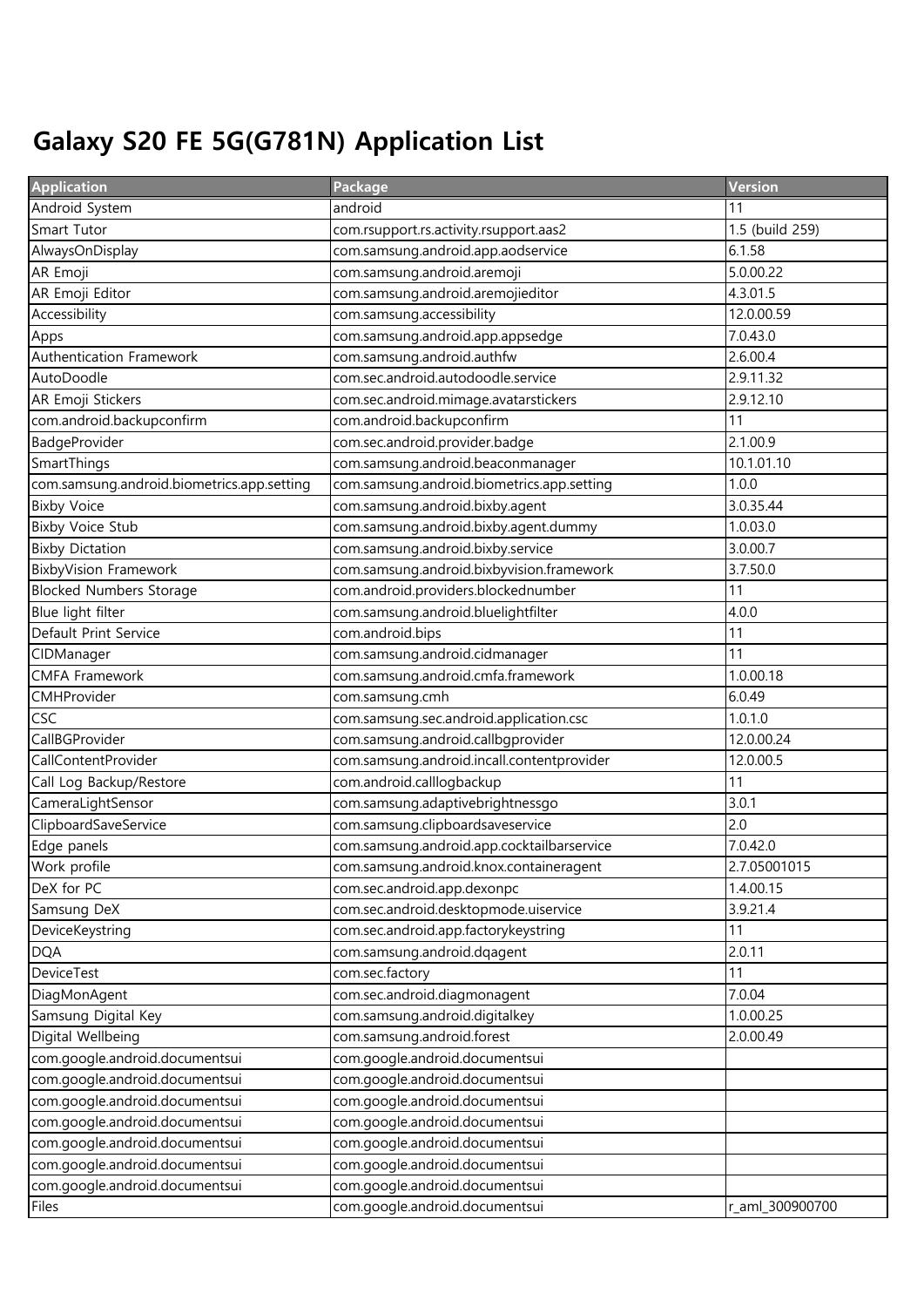| Downloads                            | com.android.providers.downloads.ui             | 11         |
|--------------------------------------|------------------------------------------------|------------|
| Wallpapers                           | com.samsung.android.app.dressroom              | 1.3.59     |
| Live focus                           | com.samsung.android.app.dofviewer              | 6.0.24     |
| Wallpaper services                   | com.samsung.android.dynamiclock                | 3.3.00.55  |
| Dynamic System Updates               | com.android.dynsystem                          | 11         |
| TestWandFota                         | com.samsung.android.app.earphonetypec          | 1.2.12     |
| Nearby device scanning               | com.samsung.android.easysetup                  | 11.0.10.0  |
| com.samsung.android.knox.attestation | com.samsung.android.knox.attestation           | 1.2.00.20  |
| com.sec.epdg                         | com.sec.epdg                                   | 11         |
| <b>External Storage</b>              | com.android.externalstorage                    | 11         |
| Facebook App Installer               | com.facebook.system                            | 55.1.0     |
| Facebook Services                    | com.facebook.services                          | 54.0.12    |
| FaceService                          | com.samsung.faceservice                        | 4.3.05     |
| Secure Wi-Fi                         | com.samsung.android.fast                       | 6.5.00.3   |
| Finder                               | com.samsung.android.app.galaxyfinder           | 9.6.27.0   |
| Find My Mobile                       | com.samsung.android.fmm                        | 7.2.09.1   |
| Software update                      | com.wssyncmldm                                 | 3.7.07     |
| <b>Fused Location</b>                | com.android.location.fused                     | 11         |
| Galaxy Store                         | com.sec.android.app.samsungapps                | 4.5.21.7   |
| Samsung SM8250 GameDriver            | com.samsung.gamedriver.sm8250                  | 11.0.00.0  |
| Game Launcher                        | com.samsung.android.game.gamehome              | 4.3.03.5   |
| Game Optimizing Service              | com.samsung.android.game.gos                   | 3.4.00.28  |
| Game Booster                         | com.samsung.android.game.gametools             | 3.0.00.8   |
| Package installer                    | com.google.android.packageinstaller            | 11-6684105 |
| GPUWatch                             |                                                | 2.0.40     |
| HPSClient2.0 Service                 | com.samsung.gpuwatchapp<br>com.skt.hps20client | 2.1.1      |
|                                      | com.samsung.android.service.tagservice         | 1.6.14.0   |
| Tags                                 | com.samsung.android.hdmapp                     | 1.0.00.8   |
| HdmApp<br>Adapt Sound                | com.sec.hearingadjust                          | 11.0.20    |
| HwModuleTest                         | com.sec.android.app.hwmoduletest               | 11         |
| Radio                                | com.sec.android.app.fm                         | 12.0.00.10 |
| <b>IPService</b>                     | com.samsung.ipservice                          | 4.0.38     |
| ImsLogger                            | com.sec.imslogger                              | 1.20200801 |
| Input Devices                        | com.android.inputdevices                       | 11         |
| SmartFPSAdjuster                     | com.sec.android.smartfpsadjuster               | 11         |
| Samsung Visit In                     | com.samsung.android.ipsgeofence                | 4.1.02.120 |
| <b>KLMS Agent</b>                    | com.samsung.klmsagent                          | 3.4.20411  |
| Number guidance service              | com.samsung.kt114provider2                     | 12.0.01.0  |
| 원스토어                                 | com.kt.olleh.storefront                        | 6.12.2     |
| <b>KPNS</b>                          | com.ktpns.pa                                   | 03.02.00   |
| olleh service agent                  | com.kt.serviceagent                            | 3.0.11     |
| KT 고객 특화 서비스                         | com.kt.olleh.servicemenu                       | 01.07.08   |
|                                      |                                                |            |
| Work profile                         | com.samsung.android.knox.containercore         | $1.0\,$    |
| Samsung DeX Home                     | com.sec.android.app.desktoplauncher            | 3.0.03.44  |
| Device Services                      | com.samsung.android.kgclient                   | 2.2.70     |
| Knox Key Chain                       | com.samsung.knox.keychain                      | 11         |
| KnoxPushManager                      | com.samsung.android.knox.pushmanager           | 1.1.00.28  |
| GPSnWPS                              | com.lguplus.lgugpsnwps                         | 00.00.23   |
| 원스토어                                 | com.lguplus.appstore                           | 6.12.2     |
| Link to Windows Service              | com.samsung.android.mdx                        | 2.1.05.6   |
| <b>DECO PIC</b>                      | com.samsung.android.livestickers               | 2.0.00.21  |
| Live Wallpaper Picker                | com.android.wallpaper.livepicker               | 11         |
| com.android.localtransport           | com.android.localtransport                     | 11         |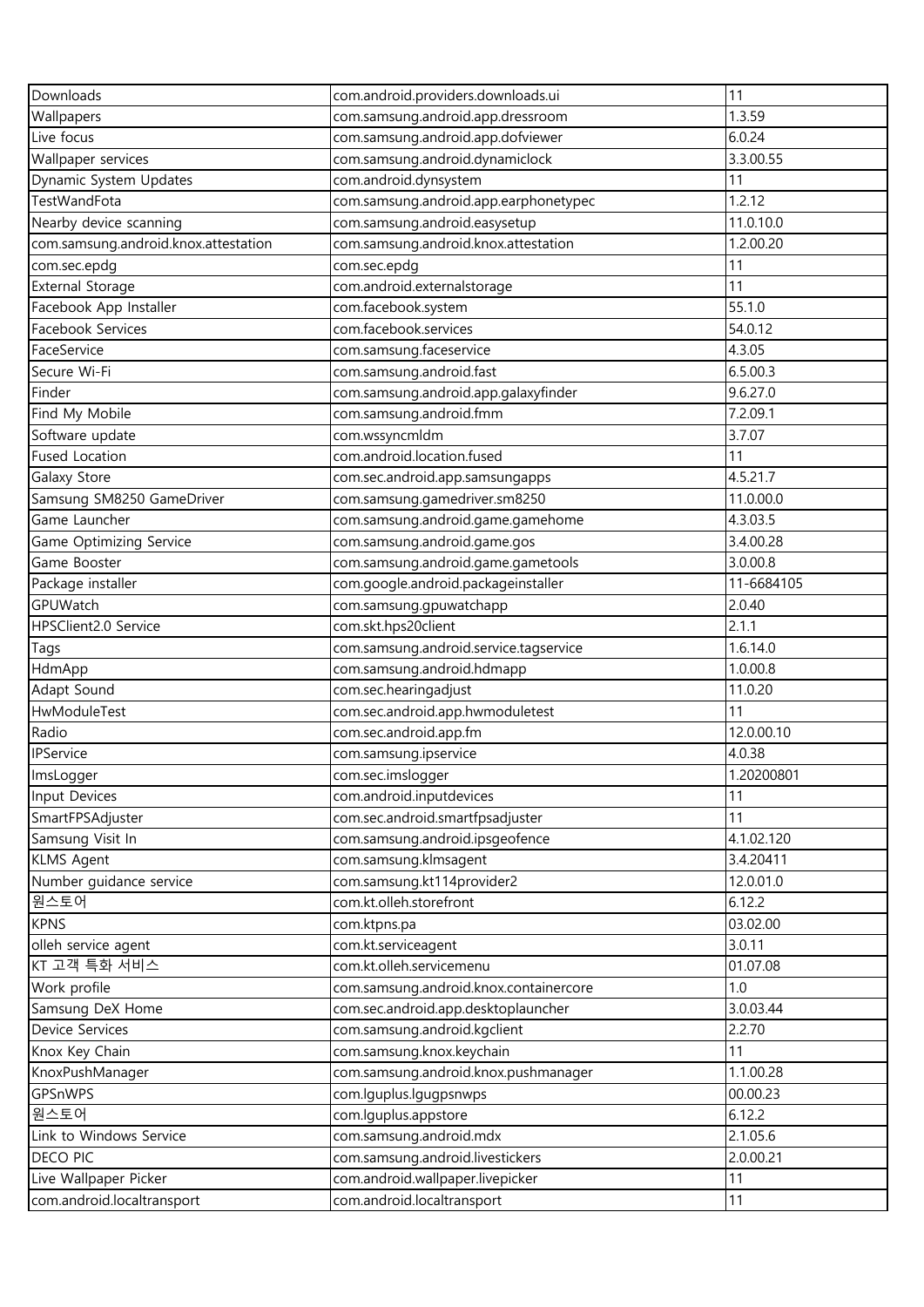| Work Setup                                       | com.android.managedprovisioning                  | 11              |
|--------------------------------------------------|--------------------------------------------------|-----------------|
| Samsung Galaxy Friends                           | com.samsung.android.mateagent                    | 2.1.21.1        |
| mlp                                              | com.samsung.mlp                                  | 5.0.04          |
| com.android.providers.media                      | com.android.providers.media                      | 11              |
| MmsService                                       | com.android.mms.service                          | 11              |
| Service mode RIL                                 | com.sec.android.RilServiceModeApp                | 11              |
| MTP application                                  | com.samsung.android.MtpApplication               | 1.0             |
| MTP Host                                         | com.android.mtp                                  | 11              |
| Separate app sound                               | com.samsung.android.setting.multisound           | 3.0.00.9        |
| NSDSWebApp                                       | com.sec.vsim.ericssonnsds.webapp                 | 2.0.06.0        |
| Samsung Location SDK                             | com.sec.location.nsflp2                          | 5.3.38          |
| NetworkDiagnostic                                | com.samsung.android.networkdiagnostic            | 2.5.05.2        |
| com.google.android.networkstack.permissionconfig | com.google.android.networkstack.permissionconfig |                 |
| com.google.android.networkstack.permissionconfig | com.google.android.networkstack.permissionconfig |                 |
| com.google.android.networkstack.permissionconfig | com.google.android.networkstack.permissionconfig |                 |
| com.google.android.networkstack.permissionconfig | com.google.android.networkstack.permissionconfig |                 |
| com.google.android.networkstack.permissionconfig | com.google.android.networkstack.permissionconfig | r_aml_300900722 |
| com.google.android.networkstack.permissionconfig | com.google.android.networkstack.permissionconfig |                 |
| com.google.android.networkstack.permissionconfig | com.google.android.networkstack.permissionconfig |                 |
| com.google.android.networkstack.permissionconfig | com.google.android.networkstack.permissionconfig |                 |
| com.google.android.networkstack                  | com.google.android.networkstack                  |                 |
| com.google.android.networkstack                  | com.google.android.networkstack                  |                 |
| com.google.android.networkstack                  | com.google.android.networkstack                  |                 |
| com.google.android.networkstack                  | com.google.android.networkstack                  |                 |
| com.google.android.networkstack                  | com.google.android.networkstack                  |                 |
| com.google.android.networkstack                  | com.google.android.networkstack                  |                 |
| com.google.android.networkstack                  | com.google.android.networkstack                  |                 |
| com.google.android.networkstack                  | com.google.android.networkstack                  |                 |
| Network manager                                  | com.google.android.networkstack                  | r_aml_300900700 |
| Configuration update                             | com.samsung.android.app.omcagent                 | 5.3.18          |
| com.android.ons                                  | com.android.ons                                  | 11              |
| Configuration message                            | com.wsomacp                                      | 7.4.07          |
| ONE store service                                | com.skt.skaf.OA00018282                          | 6.155           |
| <b>IMS Device Management</b>                     | com.ims.dm                                       | 2.7.16          |
| People edge                                      | com.samsung.android.service.peoplestripe         | 12.0.00.11      |
| RilNotifier                                      | com.sec.app.RilErrorNotifier                     | 1.0.0           |
| Photo Editor                                     | com.sec.android.mimage.photoretouching           | 2.9.11.33       |
| Application installer                            | com.sec.android.preloadinstaller                 | 11              |
| ProxyHandler                                     | com.android.proxyhandler                         | 11              |
| QRreader                                         | com.sec.android.QRreader                         | 1.0.27          |
| Media and devices                                | com.samsung.android.mdx.quickboard               | 2.0.12.482      |
| <b>Bixby Routines</b>                            | com.samsung.android.app.routines                 | 3.0.44          |
| Customization Service                            | com.samsung.android.rubin.app                    | 2.8.00.13       |
| SCameraService                                   | com.samsung.android.camerasdkservice             | 1.1             |
| SCameraXService                                  | com.samsung.android.cameraxservice               | 1.1             |
| Configuration update                             | com.samsung.android.sdm.config                   | 3.0.07          |
| SEMFactoryApp                                    | com.sem.factoryapp                               | 1.0.00.41       |
| SKMSAgentService                                 | com.skms.android.agent                           | 1.0.40-48       |
| 원스토어                                             | com.skt.skaf.A000Z00040                          | 6.12.2          |
| Software update                                  | com.sec.android.soagent                          | 6.0.08          |
| Samsung Push Service                             | com.sec.spp.push                                 | 3.3.06          |
| <b>SVC Agent</b>                                 | com.samsung.android.svcagent                     | 5.0.00.10       |
| Samsung voice input                              | com.samsung.android.svoiceime                    | 2.3.01.0        |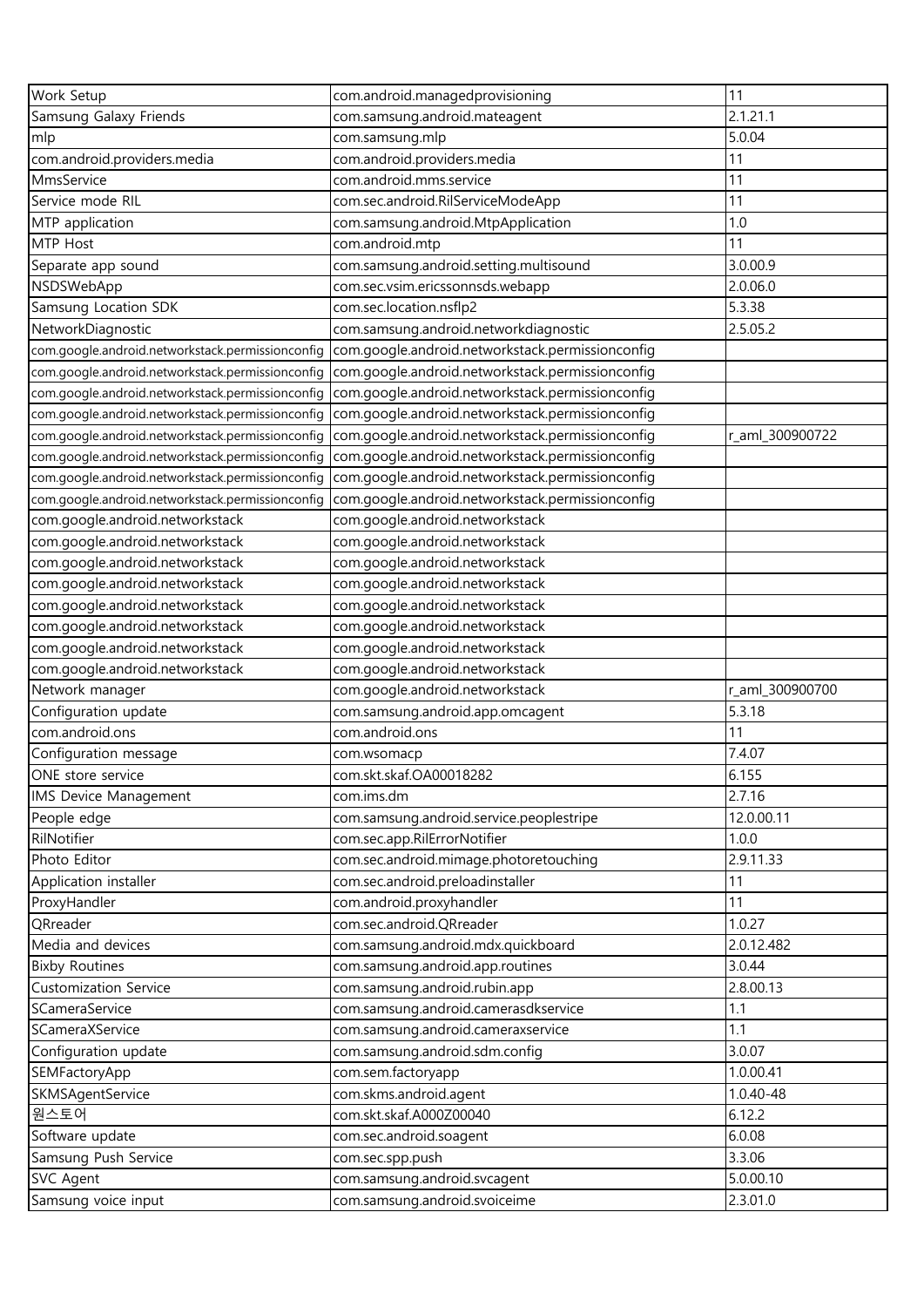| T 안심                                     | com.skt.t_smart_charge                                                        | 1.85            |
|------------------------------------------|-------------------------------------------------------------------------------|-----------------|
| Samsung account                          | com.osp.app.signin                                                            | 12.0.00.24      |
| Samsung Checkout                         | com.sec.android.app.billing                                                   | 5.0.30.0        |
| Calendar Storage                         | com.android.providers.calendar                                                | 12.0.00.3       |
| Camera                                   | com.sec.android.app.camera                                                    | 11.0.01.10      |
| Samsung Cloud                            | com.samsung.android.scloud                                                    | 4.6.01.1        |
| Contacts                                 | com.samsung.android.app.contacts                                              | 12.1.02.20      |
| Contacts Storage                         | com.samsung.android.providers.contacts                                        | 12.5.04         |
| Samsung Core Services                    | com.samsung.android.scs                                                       | 1.0.00.41       |
| Samsung Device Health Manager Service    | com.sec.android.sdhms                                                         | 11              |
| Phone                                    | com.samsung.android.dialer                                                    | 12.1.02.20      |
| Samsung Experience Svc                   | com.samsung.android.mobileservice                                             | 12.0.00.28      |
| Gallery                                  | com.sec.android.gallery3d                                                     | 12.0.00.50      |
| Call                                     | com.samsung.android.incallui                                                  | 12.0.01.55      |
| Magnifier                                | com.sec.android.app.magnifier                                                 | 10.0.60         |
| Messages                                 | com.samsung.android.messaging                                                 | 12.1.01.11      |
| Samsung Multi Connectivity               | com.samsung.android.mcfserver                                                 | 1.0.02.71       |
| Samsung Pass                             | com.samsung.android.samsungpass                                               | 2.6.00.32       |
| SamsungPositioning                       | com.samsung.android.samsungpositioning                                        | 3.1.01.6        |
| SamsungSmartSuggestions                  | com.samsung.android.smartsuggestions                                          | 11              |
| What                                     | com.samsung.android.app.social                                                | 12.0.00.4       |
| Video Player                             | com.samsung.android.video                                                     | 7.3.10.35       |
| Separated Apps                           | com.samsung.android.appseparation                                             | 1.0.01.32       |
| Configuration update                     | com.samsung.android.providers.carrier                                         | 1.0.27          |
| Download Manager                         | com.android.providers.downloads                                               | 11              |
|                                          | com.samsung.android.providers.media                                           | 11              |
| Sec Media Storage                        | com.sec.android.app.myfiles                                                   | 12.0.00.504     |
| My Files                                 |                                                                               | 11              |
| Settings<br>Settings Suggestions         | com.android.settings<br>com.android.settings.intelligence                     | 11              |
| Samsung SetupWizard                      | com.sec.android.app.SecSetupWizard                                            | 3.0.20.1        |
| SecSoundPicker                           | com.samsung.android.secsoundpicker                                            | 1.0.00.22       |
| Dialer Storage                           | com.android.providers.telephony                                               | 11              |
| Secure Folder                            | com.samsung.knox.securefolder                                                 | 1.6.01.44       |
| Send SOS messages                        |                                                                               | 12.0.00.43      |
| SettingsBixby                            | com.sec.android.app.safetyassurance<br>com.samsung.android.app.settings.bixby | 3.0.19          |
|                                          |                                                                               |                 |
| Settings Storage                         | com.android.providers.settings                                                | 11<br>11        |
| Settings                                 | com.samsung.android.SettingsReceiver                                          |                 |
| Quick Share                              | com.samsung.android.app.sharelive                                             | 12.0.00.16      |
| com.android.sharedstoragebackup          | com.android.sharedstoragebackup                                               | 11              |
| Shell                                    | com.android.shell                                                             | 11<br>2.0.00.23 |
| Single Take                              | com.samsung.android.singletake.service                                        |                 |
| Smart Call                               | com.samsung.android.smartcallprovider                                         | 12.0.00.20      |
| EpdgTestApp                              | com.sec.epdgtestapp                                                           | 11              |
| Device care                              | com.samsung.android.lool                                                      | 12.0.00.41      |
| Device security                          | com.samsung.android.sm.devicesecurity                                         | 7.0.11          |
| SmartPush                                | com.skt.skaf.OA00199800                                                       | 12.29           |
| com.samsung.android.smartswitchassistant | com.samsung.android.smartswitchassistant                                      | 2.0.01          |
| Smart Touch Call                         | com.samsung.android.visualars                                                 | 1.0.0.1         |
| SoHService                               | com.samsung.sait.sohservice                                                   | 11              |
| SoundAlive                               | com.sec.android.app.soundalive                                                | 9.5.13          |
| Intent Filter Verification Service       | com.android.statementservice                                                  | 1.0             |
| Crocro and friends                       | com.samsung.android.app.camera.sticker.facearavatar.preload                   | 3.0.11          |
| StoryService                             | com.samsung.storyservice                                                      | 4.0.31          |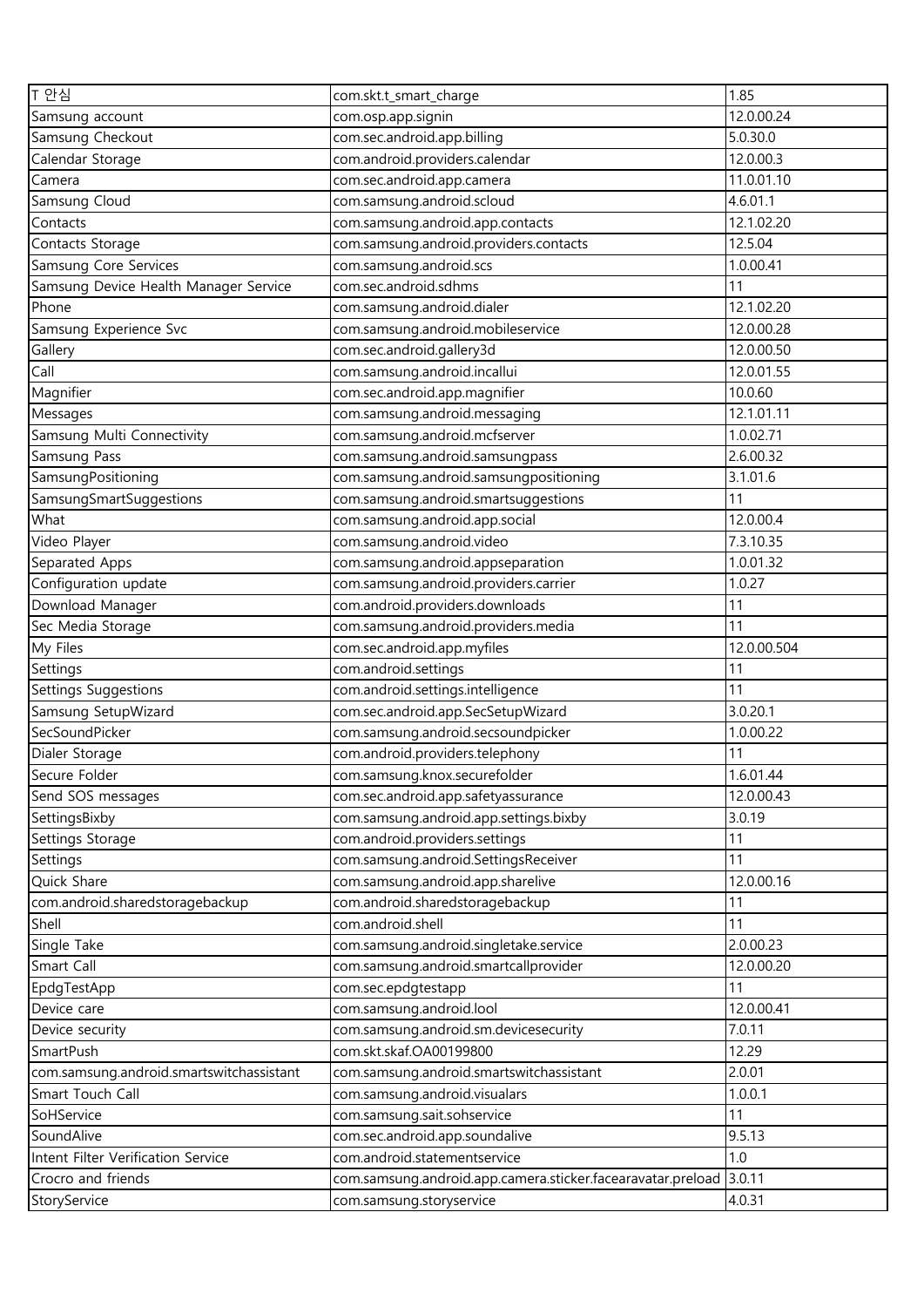| Microsoft SwiftKey Keyboard         | com.touchtype.swiftkey                                                               | 7.6.8.3      |
|-------------------------------------|--------------------------------------------------------------------------------------|--------------|
| Microsoft SwiftKey Factory Settings | com.swiftkey.swiftkeyconfigurator                                                    | 2.2.0.473    |
| SystemUIBixby2                      | com.samsung.systemui.bixby2                                                          | 1.4.01.1     |
| Samsung DeX System UI               | com.samsung.desktopsystemui                                                          | 11           |
| SystemUpdate                        | com.sec.android.systemupdate                                                         | 12.0.00.0    |
| TADownloader                        | com.samsung.android.tadownloader                                                     | 1.2.03       |
| Tphone                              | com.skt.prod.dialer                                                                  | 9.7.6        |
| Phone Mode Setting                  | com.skt.prod.phone.phonemodesetupwizard                                              | 0.2.1        |
| AuthFw TaPack                       | com.samsung.android.tapack.authfw                                                    | 1.0.32.0     |
| Tags                                | com.android.apps.tag                                                                 | 4.3.00       |
| TalkBack                            | com.samsung.android.accessibility.talkback                                           | 12.0.00.22   |
| Tasks                               | com.samsung.android.app.taskedge                                                     | 4.2.25       |
| Phone Services                      | com.android.phone                                                                    | 11           |
| Phone                               | com.android.server.telecom                                                           | 11           |
| Call settings                       | com.samsung.android.app.telephonyui                                                  | 12.0.01.37   |
| Galaxy Themes Service               | com.samsung.android.themecenter                                                      | 11.0.0.0     |
| Galaxy Themes                       | com.samsung.android.themestore                                                       | 5.2.00.1203  |
| <b>Tips</b>                         | com.samsung.android.app.tips                                                         | 3.0.26.0     |
| One UI Home                         | com.sec.android.app.launcher                                                         | 12.0.00.159  |
| <b>User Dictionary</b>              | com.android.providers.userdictionary                                                 | 11           |
| UsimDownload                        | com.sec.android.UsimRegistrationKOR                                                  | 1.0.0        |
| VolumeMonitorProvider               | com.sec.android.app.volumemonitorprovider                                            | 1.2.02       |
| VpnDialogs                          | com.android.vpndialogs                                                               | 11           |
| core                                | com.microsoft.appmanager                                                             | 1.20103.92.0 |
| <b>IMS</b> Service                  | com.sec.imsservice                                                                   | 1.0          |
| Knox Analytics Uploader             | com.samsung.android.knox.analytics.uploader                                          | 1.2.01.1     |
| KnoxVpnPacProcessor                 | com.knox.vpn.proxyhandler                                                            | 11           |
| ringtonebackup                      | com.sec.android.app.ringtoneBR                                                       | 1.0.00.4     |
| Service mode                        | com.sec.android.app.servicemodeapp                                                   | 11           |
| SmartFaceService                    | com.samsung.android.smartface                                                        | 1.0          |
| com.samsung.android.wallpaper.res   | com.samsung.android.wallpaper.res                                                    | 11           |
| $\overline{T}$ world                | com.sktelecom.minit                                                                  | 5.0.15       |
| ₩"Bixby\" voice wake-up             | com.samsung.android.bixby.wakeup                                                     | 2.1.25.14    |
| SetupWizardLegalProvider            | com.sec.android.app.setupwizardlegalprovider                                         | 2.0.07.0     |
| Bluetooth MIDI Service              | com.android.bluetoothmidiservice                                                     | R-initial    |
|                                     |                                                                                      | 11           |
| com.samsung.ucs.agent.ese           | com.samsung.ucs.agent.ese<br>com.samsung.android.allshare.service.mediashare         | 3.0.11.21    |
| Nearby Service<br>EasyOneHand       |                                                                                      | 5.0          |
| <b>MDE Service Framework</b>        | com.sec.android.easyonehand                                                          | 1.1.46.1     |
| Favourite Contacts                  | com.samsung.android.mdx.kit                                                          | 12.0.05      |
|                                     | com.sec.android.widgetapp.easymodecontactswidget<br>com.diotek.sec.lookup.dictionary |              |
| Dictionary                          |                                                                                      | 3.002.013    |
| Clock                               | com.sec.android.app.clockpackage                                                     | 12.0.00.54   |
| <b>HTML Viewer</b>                  | com.android.htmlviewer                                                               | 3.0.04       |
| EmergencyProvider                   | com.sec.android.provider.emergencymode                                               | 1.1.00.4     |
| android.autoinstalls.config.samsung | android.autoinstalls.config.samsung                                                  | 0000         |
| AASAservice                         | com.samsung.aasaservice                                                              | 15           |
| PacProcessor                        | com.android.pacprocessor                                                             | 11           |
| Wearable Manager Installer          | com.samsung.android.app.watchmanagerstub                                             | 2.1.01.20006 |
| Samsung text-to-speech engine       | com.samsung.SMT                                                                      | 3.1.01.12    |
| FactoryCamera                       | com.sec.factory.camera                                                               | 3.4.37       |
| Samsung Kids Installer              | com.samsung.android.kidsinstaller                                                    | 10.3.00.2    |
| Honey Board                         | com.samsung.android.honeyboard                                                       | 5.2.00.81    |
| KT 금융유심관리                           | com.kt.ollehusimmanager                                                              | 2.2.3        |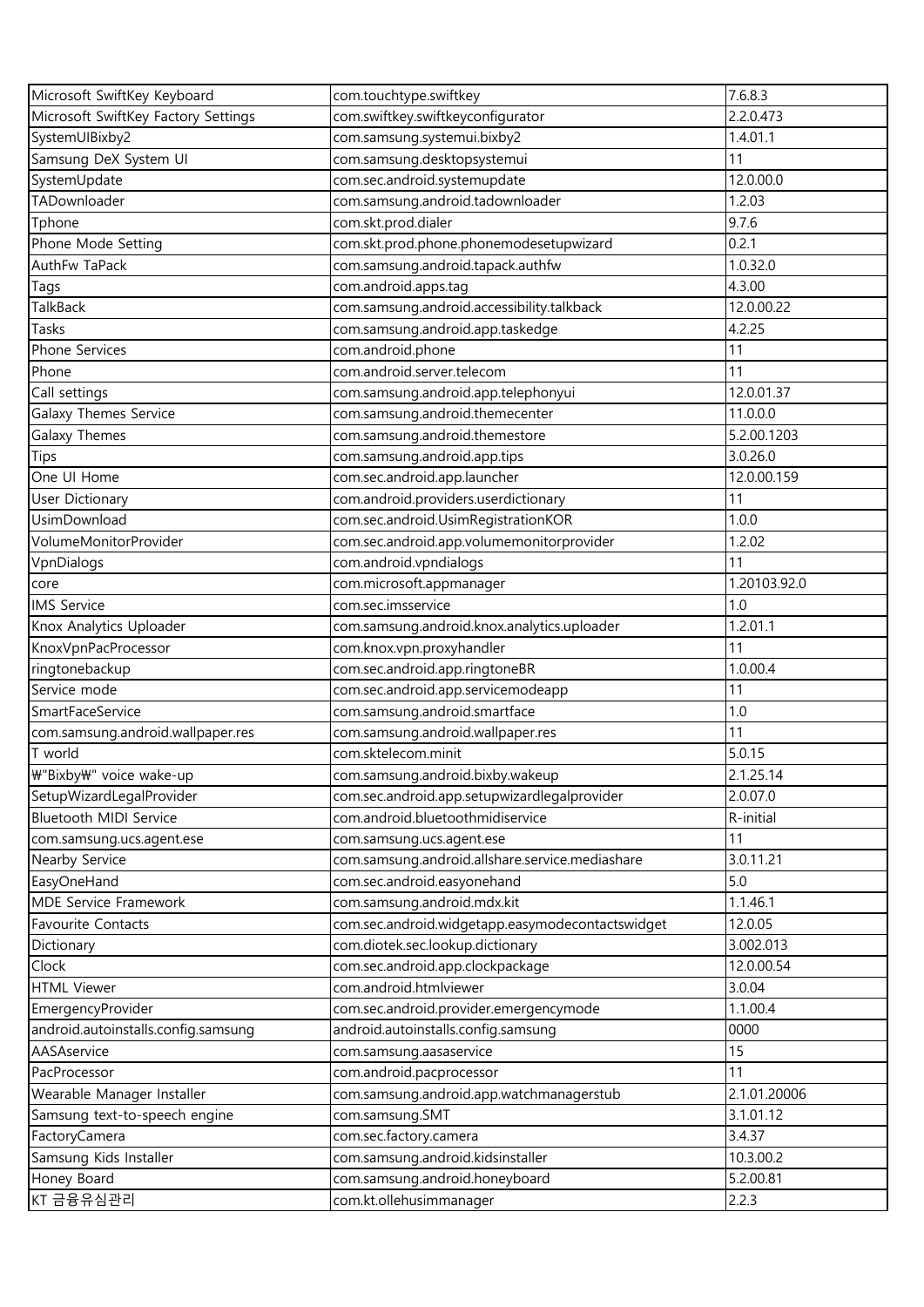| Enterprise Sim Pin Service                                                     | com.sec.enterprise.mdm.services.simpin                      | 11              |
|--------------------------------------------------------------------------------|-------------------------------------------------------------|-----------------|
| <b>Bixby Vision</b>                                                            | com.samsung.android.visionintelligence                      | 3.7.30.0        |
| HandwritingService                                                             | com.samsung.android.sdk.handwriting                         | 2.4.01.0        |
| Reminder                                                                       | com.samsung.android.app.reminder                            | 12.0.01.45000   |
| com.google.ar.core                                                             | com.google.ar.core                                          | 0               |
| <b>Automation Test</b>                                                         | com.sec.android.app.DataCreate                              | 1.1             |
| <b>DRParser Mode</b>                                                           | com.sec.android.app.parser                                  | 12.0.00.4       |
| Weather                                                                        | com.sec.android.daemonapp                                   | 1.6.30.46       |
| Dual Messenger                                                                 | com.samsung.android.da.daagent                              | 3.1.00.0        |
| Facebook App Manager                                                           | com.facebook.appmanager                                     | 55.1.0          |
| EmergencyManagerService                                                        | com.sec.android.emergencymode.service                       | 1.1.00.37       |
| Smart View                                                                     | com.samsung.android.smartmirroring                          | 8.2.11.29       |
| User Manual                                                                    | com.sec.android.widgetapp.webmanual                         | 3.0.08          |
| Samsung ApexService                                                            | com.sec.android.app.apex                                    | 3.3.12          |
| 마이 케이티                                                                         | com.ktshow.cs                                               | 06.02.05        |
| Companion Device Manager                                                       | com.android.companiondevicemanager                          | 11              |
| <b>BBCAgent</b>                                                                | com.samsung.android.bbc.bbcagent                            | 5.0.00.16       |
| com.android.wallpaperbackup                                                    | com.android.wallpaperbackup                                 | 11              |
| com.android.providers.partnerbookmarks                                         | com.android.providers.partnerbookmarks                      | 11              |
| Smart Switch Agent                                                             | com.sec.android.easyMover.Agent                             | 1.7.00.21       |
| Foundation                                                                     | com.monotype.android.font.foundation                        | 2.3.03.0        |
| Live Transcribe & Sound Notifications                                          | com.google.audio.hearing.visualization.accessibility.scribe | 4.0.336034712   |
| <b>NFC</b>                                                                     | com.android.nfc                                             | 11              |
| <b>Subscription Calendars</b>                                                  | com.samsung.android.opencalendar                            | 12.0.00.16      |
| Safety Information                                                             | com.samsung.safetyinformation                               | 3.0.29.0        |
| Filter Provider                                                                | com.samsung.android.provider.filterprovider                 | 5.0.27          |
| <b>SCPM Client</b>                                                             | com.samsung.android.sm.policy                               | 3.2.15          |
| U+ Customer Center                                                             | com.lguplus.mobile.cs                                       | 5.10.61         |
| Quick Share                                                                    | com.samsung.android.aware.service                           | 3.2.11.21       |
| CaptivePortalLogin                                                             | com.google.android.captiveportallogin                       | r_aml_300900700 |
| com.google.android.captiveportallogin                                          | com.google.android.captiveportallogin                       |                 |
| com.google.android.captiveportallogin                                          | com.google.android.captiveportallogin                       |                 |
| com.google.android.captiveportallogin                                          | com.google.android.captiveportallogin                       |                 |
| com.google.android.captiveportallogin                                          | com.google.android.captiveportallogin                       |                 |
| com.google.android.captiveportallogin                                          | com.google.android.captiveportallogin                       |                 |
|                                                                                | com.google.android.captiveportallogin                       |                 |
| com.google.android.captiveportallogin<br>com.google.android.captiveportallogin | com.google.android.captiveportallogin                       |                 |
| PASS                                                                           | com.kt.ktauth                                               | 02.01.09        |
|                                                                                |                                                             | 1.3.00.32       |
| Keyboard Content Center<br>Key Chain                                           | com.samsung.android.icecone                                 |                 |
| Print Spooler                                                                  | com.android.keychain<br>com.android.printspooler            | 11<br>11        |
|                                                                                | com.sec.factory.cameralyzer                                 | 3.4.20.10270    |
| Cameralyzer                                                                    |                                                             |                 |
| slocation                                                                      | com.samsung.android.location                                | 1.5.01.103      |
| TetheringAutomation                                                            | com.sec.automation                                          | 2.0.1           |
| com.sec.phone                                                                  | com.sec.phone                                               | 1.0             |
| SecurityLogAgent                                                               | com.samsung.android.securitylogagent                        | 10.1.00.1       |
| Netflix                                                                        | com.netflix.mediaclient                                     | 1.0.0           |
| Smartcard Service                                                              | com.sktelecom.smartcard.SmartcardService                    | 1.3             |
| <b>Briefing</b>                                                                | flipboard.boxer.app                                         | 3.2.13          |
| Motion photo Viewer                                                            | com.samsung.android.motionphoto.viewer                      | 1.0.33          |
| Tools                                                                          | com.sec.android.app.quicktool                               | 8.2.37          |
| ChromeCustomizations                                                           | com.sec.android.app.chromecustomizations                    | 3.0.28          |
| <b>FACM</b>                                                                    | com.samsung.android.aircommandmanager                       | 1.2.61          |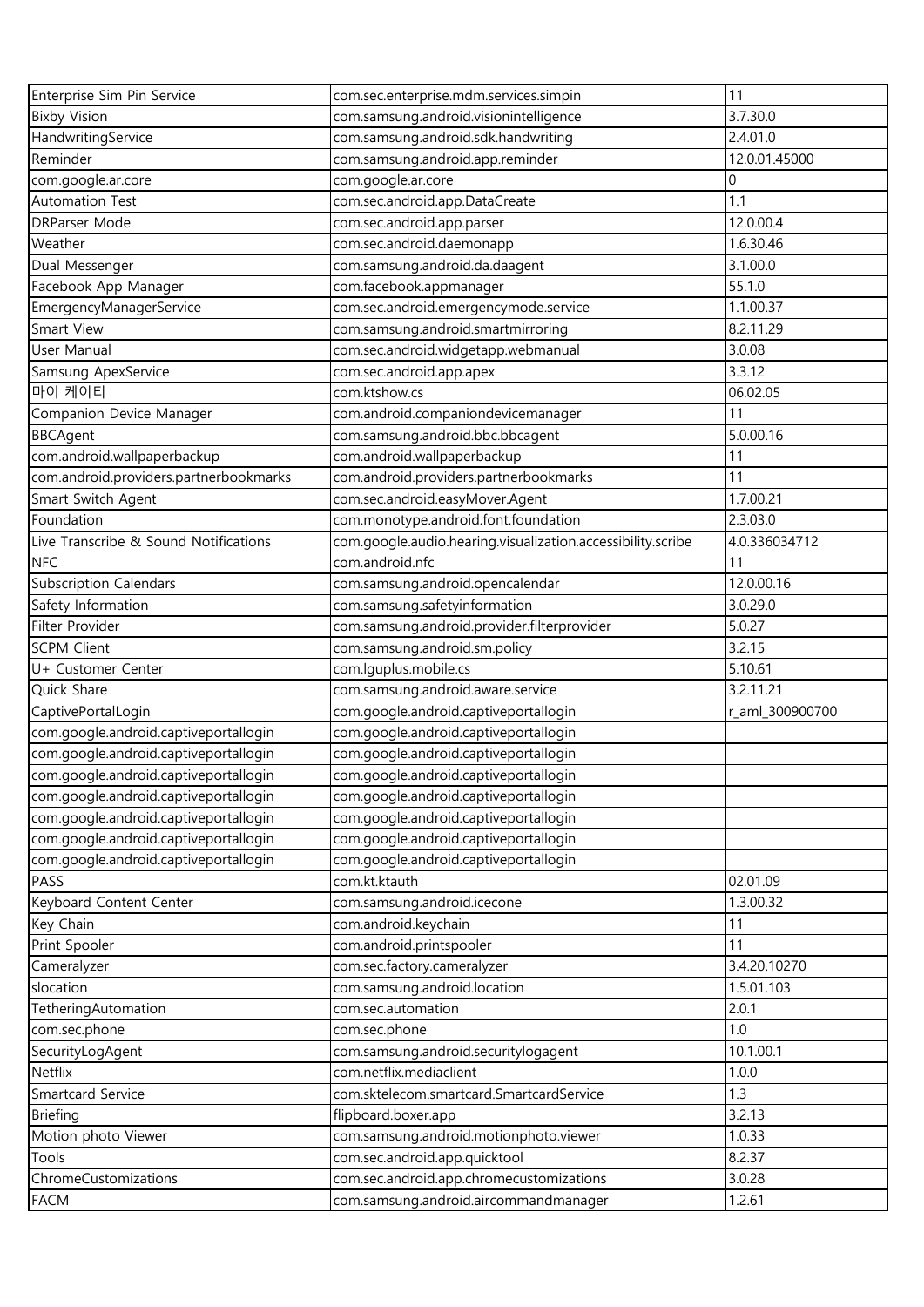| SKT Hidden Menu                             | com.samsung.hidden.SKT                         | 1.0        |
|---------------------------------------------|------------------------------------------------|------------|
| Secure UI Service                           | com.qualcomm.qti.services.secureui             | 2.7.2      |
| Link Sharing                                | com.samsung.android.app.simplesharing          | 12.0.00.19 |
| Dsms                                        | com.samsung.android.dsms                       | 2.0.03     |
| Wi-Fi Tips                                  | com.samsung.android.net.wifi.wifiguider        | 1.5.00.67  |
| Bluetooth                                   | com.android.bluetooth                          | 11         |
| Knox Enrollment Service                     | com.sec.enterprise.knox.cloudmdm.smdms         | 2.1.30     |
| T멤버십                                        | com.tms                                        | 14.4       |
| Create movie                                | com.samsung.app.highlightplayer                | 3.5.54.8   |
| HpsAgree                                    | com.skt.hpsagree                               | 1.0        |
| SecureElementApplication                    | com.android.se                                 | 11         |
| WlanTest                                    | com.sec.android.app.wlantest                   | 1.1.0      |
| Select background music                     | com.sec.android.app.ve.vebgm                   | 1.1.04.0   |
| SilentLogging                               | com.sec.modem.settings                         | 1.0.1      |
| AR Zone                                     | com.samsung.android.arzone                     | 1.5.00.14  |
| Auto Hotspot                                | com.sec.mhs.smarttethering                     | 1.0.91.0   |
| Video Editor                                | com.sec.android.app.vepreload                  | 3.5.54.8   |
| MAPS Agent                                  | com.samsung.android.mapsagent                  | 1.0.00.6   |
| Video Trimmer                               | com.samsung.app.newtrim                        | 3.0.15.1   |
| Samsung Blockchain Keystore                 | com.samsung.android.coldwalletservice          | 1.3.01.4   |
| Wi-Fi Direct                                | com.samsung.android.allshare.service.fileshare | 3.1.11.21  |
| Samsung Daily                               | com.samsung.android.app.spage                  | 4.3.00.8   |
| Perso                                       | com.sec.android.app.personalization            | 11         |
| MDMApp                                      | com.samsung.android.mdm                        | 1.0        |
| StickerCenter                               | com.samsung.android.stickercenter              | 2.0.00.23  |
| Android Shared Library                      | com.google.android.ext.shared                  |            |
| Android R Easter Egg                        | com.android.egg                                | 1.0        |
| KT Hidden Menu                              | com.samsung.hidden.KT                          | 1.0        |
| Call & text on other devices                | com.samsung.android.mdecservice                | 3.0.00.39  |
| com.samsung.android.container               | com.samsung.android.container                  | 11         |
| <b>USBSettings</b>                          | com.sec.usbsettings                            | 1.0        |
| Clipboard edge                              | com.samsung.android.app.clipboardedge          | 3.0.07     |
| SecVideoEngineService                       | com.sec.sve                                    | 1.0        |
| com.sec.bcservice                           | com.sec.bcservice                              | 2.0        |
| SimMobilityKit                              | com.samsung.ims.smk                            | 1.3.20     |
| AR Doodle                                   | com.samsung.android.ardrawing                  | 2.5.00.10  |
| ShortcutBNR                                 | com.samsung.android.shortcutbackupservice      | 11         |
| System Tracing                              | com.android.traceur                            | 1.0        |
| Launcher                                    | com.sec.android.emergencylauncher              | 1.1.00.22  |
| Software Update                             | com.skt.skaf.OA00412131                        | 3.4.03     |
| com.sec.enterprise.knox.attestation         | com.sec.enterprise.knox.attestation            | 1.0.3      |
| Wi-Fi Calling                               | com.sec.unifiedwfc                             | 6.5.00.50  |
| Sim App Dialog                              | com.android.simappdialog                       | 11         |
| Samsung capture                             | com.samsung.android.app.smartcapture           | 4.4.27     |
| Service provider location                   | com.sec.location.nfwlocationprivacy            | 1.0.10     |
| BluetoothTest                               | com.sec.android.app.bluetoothtest              | 11         |
| PartnerNetflixActivation                    | com.netflix.partner.activation                 | 1.0.0      |
| Certificate Installer                       | com.android.certinstaller                      | 11         |
| OPEN Market Hidden Menu                     | com.samsung.hidden.OPENMarket                  | 1.0        |
| <b>Basic Daydreams</b>                      | com.android.dreams.basic                       | 11         |
| com.samsung.android.brightnessbackupservice | com.samsung.android.brightnessbackupservice    | 11         |
| SEIOAgent                                   | com.skp.seio                                   | 2.7.2      |
| U+ 편의기능                                     | com.lguplus.lgusetting                         | 00.05.00   |
|                                             |                                                |            |